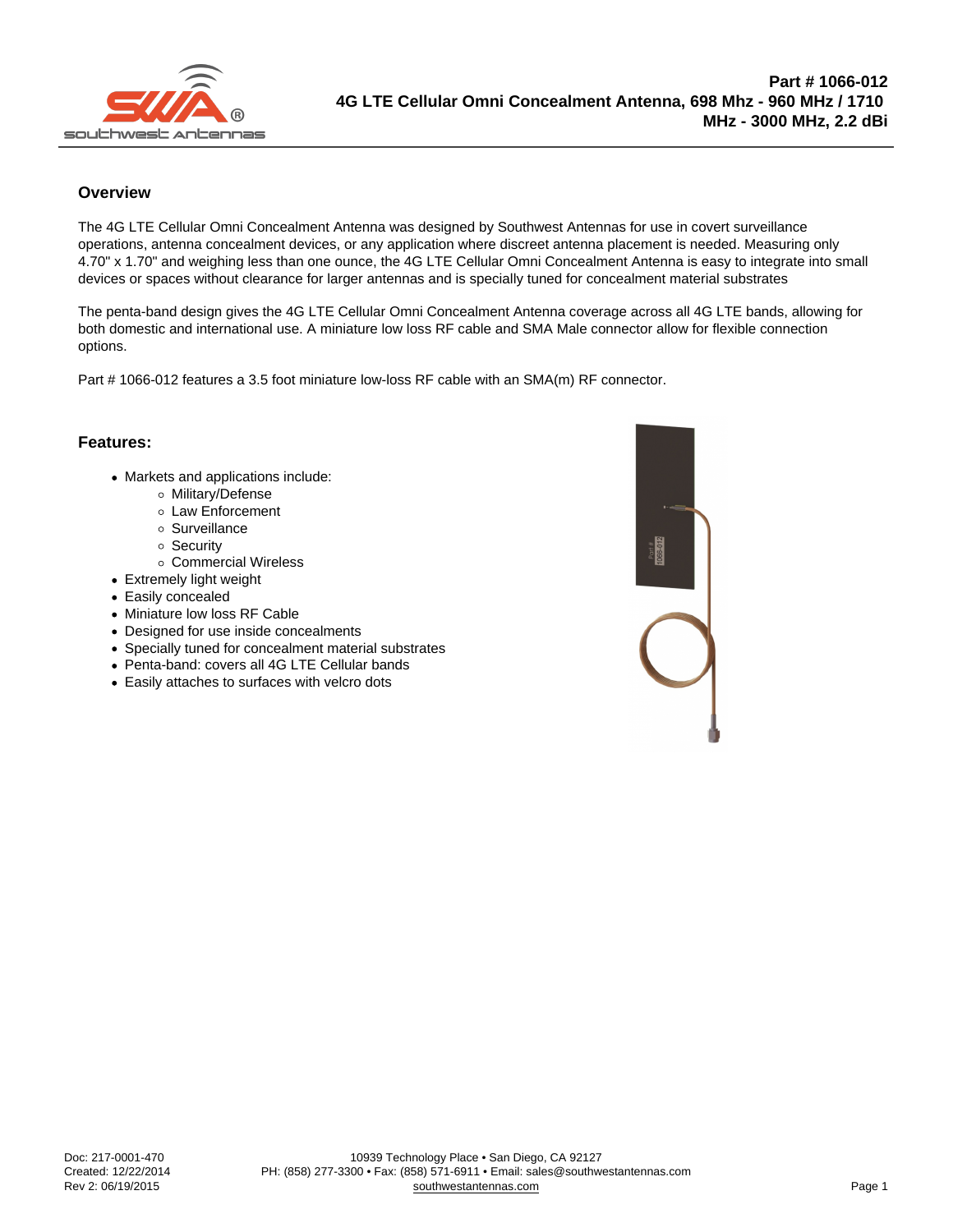## Antenna Specifications

| Parameter                              | Value                                  | Units             | Tolerance |
|----------------------------------------|----------------------------------------|-------------------|-----------|
| Antenna Pattern                        | Omni                                   |                   |           |
| Frequency Range 1                      | $0.7 - 0.96$<br>$698 - 960$            | GHz<br><b>MHz</b> |           |
| Frequency Range 2                      | $1.71 - 3.0$<br>$1,710 - 3,000$        | GHz<br><b>MHz</b> |           |
| Maximum VSWR                           | 2.0:1                                  | Ratio             |           |
| Maximum Gain                           | 2.2                                    | dBi               |           |
| Polarization                           | Vertical                               |                   |           |
| Maximum RF Input Power                 | 1                                      | Watt              |           |
| Low Band Horizontal (AZ)<br>Beamwidth  | 360                                    | Degrees           |           |
| High Band Horizontal (AZ)<br>Beamwidth | 360                                    | Degrees           |           |
| Low Band Vertical (EL)<br>Beamwidth    | 76                                     | Degrees           |           |
| High Band Vertical (EL)<br>Beamwidth   | 46                                     | Degrees           |           |
| <b>Ground Plane Required</b>           | No                                     |                   |           |
| Radome Material                        | No radome; PCB antenna                 |                   |           |
| Mount Style                            | 2x velcro dots on back side of antenna |                   |           |
| RF Connector Type                      | SMA(m)                                 |                   |           |
| RF Cable Type                          | RG-316                                 |                   |           |
| RF Cable Length                        | 3.50 / 1.07                            | ft / $m$          |           |
| <b>Operating Temperature Range</b>     | $-40$ to $+85$                         | $\mathsf C$       |           |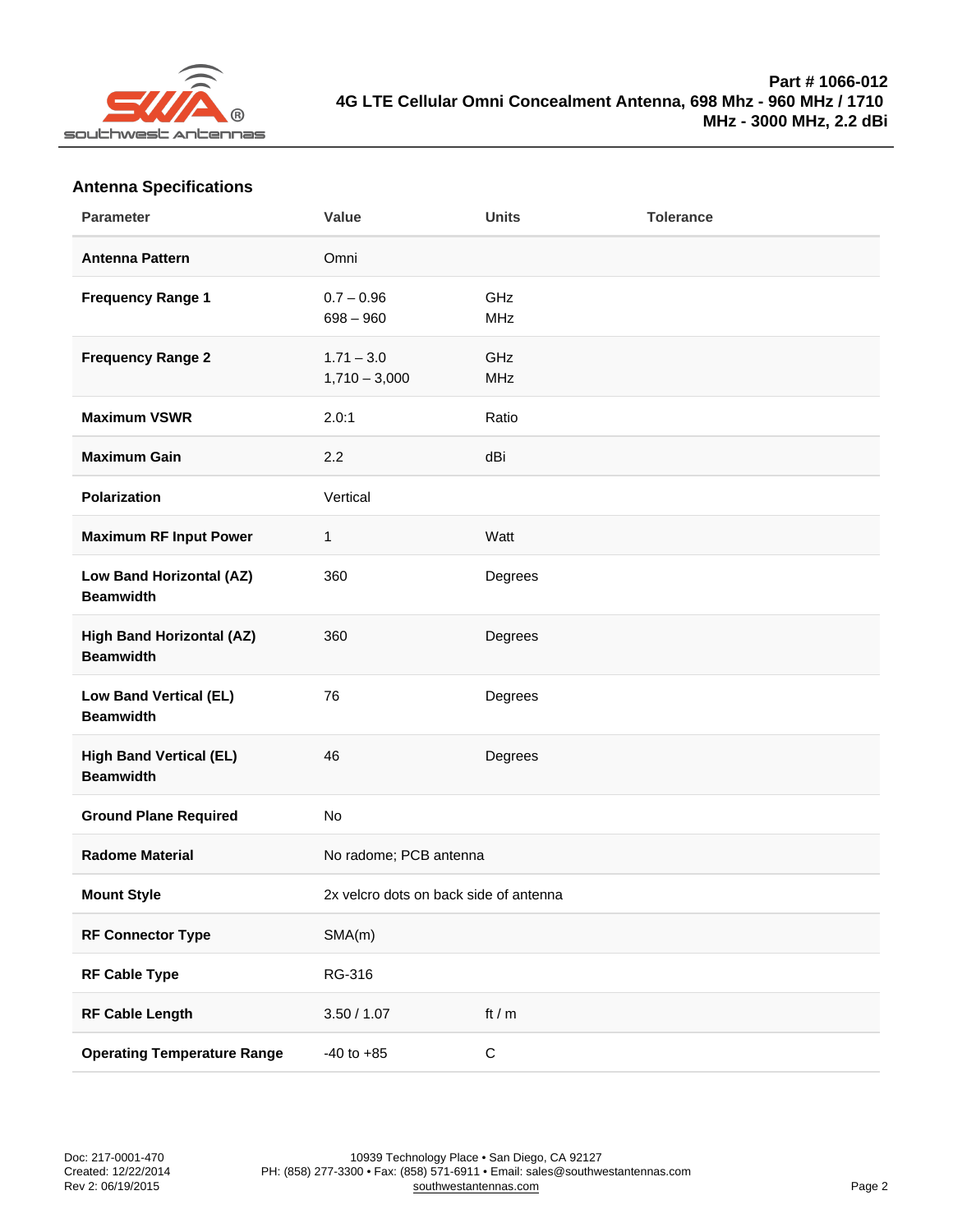| Parameter             | Value         | Units        | Tolerance |
|-----------------------|---------------|--------------|-----------|
| Product Length        | 4.70 / 119.38 | inches $/mm$ |           |
| <b>Product Width</b>  | 1.70 / 43.18  | inches $/mm$ |           |
| <b>Product Height</b> | 0.06 / 1.57   | inches $/mm$ |           |
| <b>Product Weight</b> | 1.0 / 28.3    | oz / grams   |           |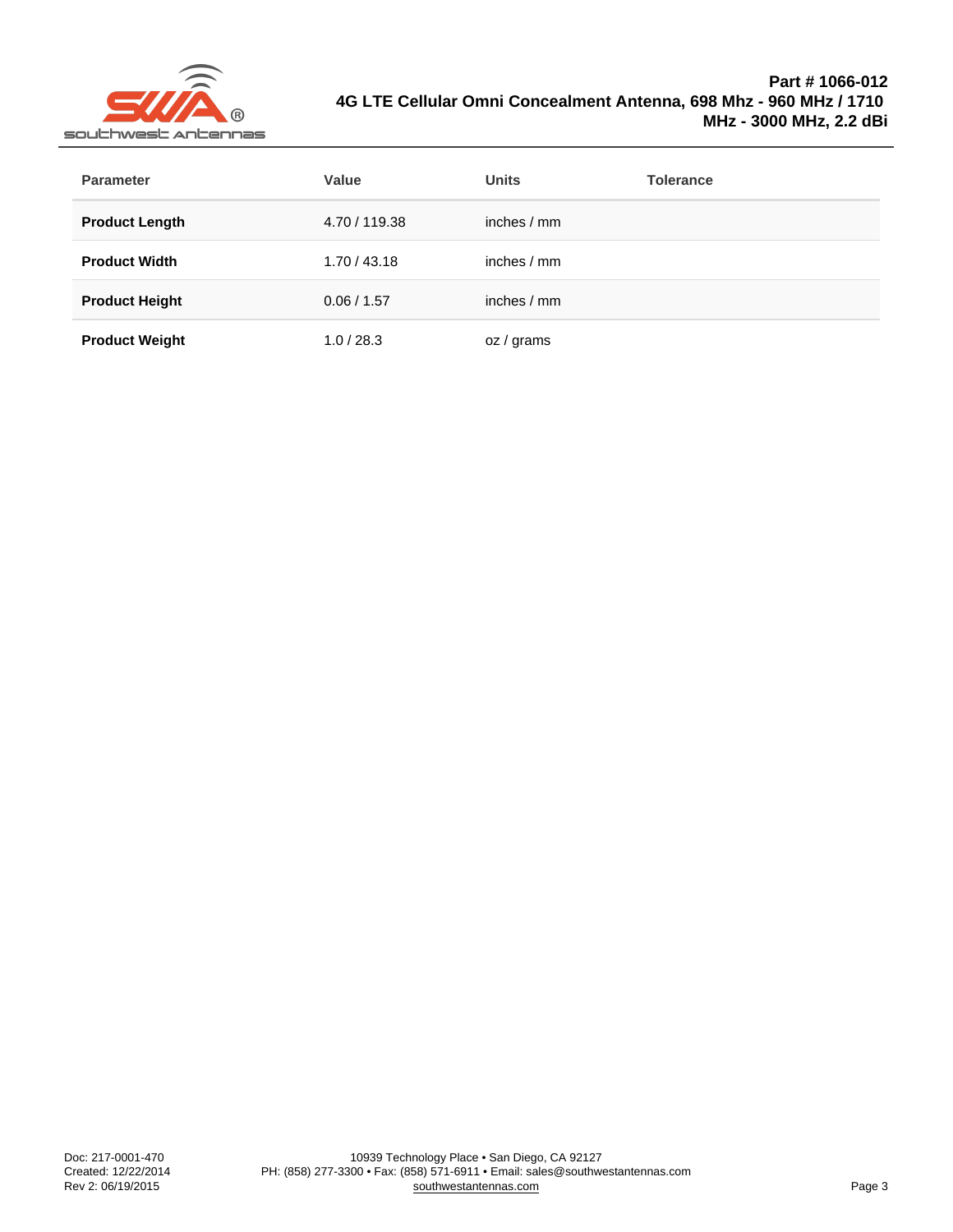Elevation Pattern

Referenced to 5dBi, Green = 1800 MHz, Blue = 800 MHz

Doc: 217-0001-470 Created: 12/22/2014 Rev 2: 06/19/2015